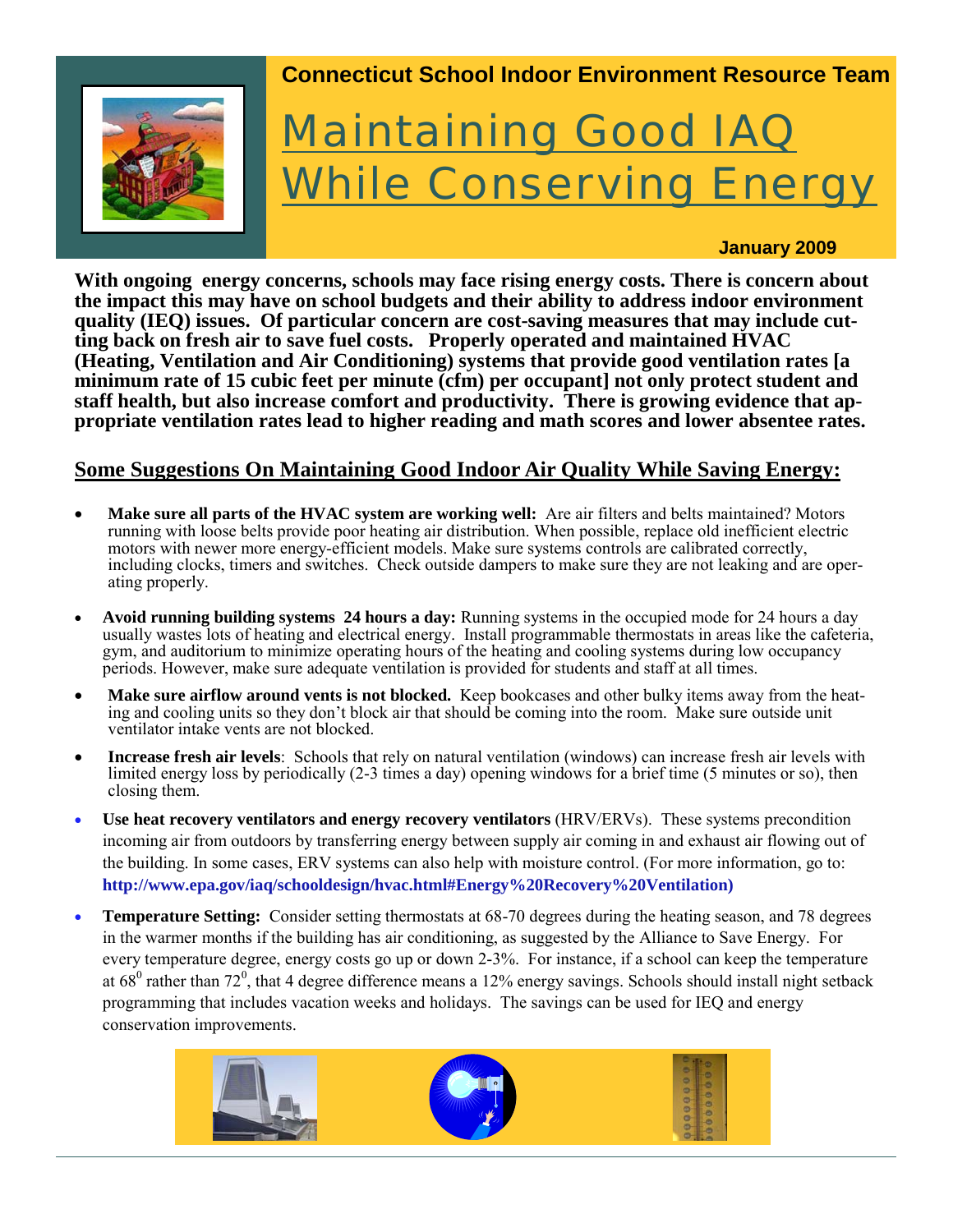# **Some General Recommendations For Saving Energy:**

- Turn off lights when not in use lighting accounts for nearly 50% of the electric bill in most schools. Consider installing sensors that shut off lighting when rooms are unoccupied.
- Remove unneeded light fixtures near windows, especially in unused corners or along banks of windows. Halls are often over-lit and should be evaluated.
- Set computers so they will go into "sleep" mode when not in active use (Screen savers don't save energy - only the sleep mode does).
- Save 50% on energy costs by using Energy Star computers, monitors, printers, fax machines, copiers and other equipment. (Visit **http://www.energystar.gov** for more information.)
- Publicize energy costs and savings. When people know how much it costs to power their school, they can see why it's worth some extra effort to avoid waste.
- Install programmable thermostats in areas like the cafeteria, gym, and auditorium to minimize operating hours of the heating and cooling systems during low occupancy periods.

# **Get TfS Building Teams Involved In Energy Saving:**

**Saving energy is in the interest of all school building occupants – including those concerned about good indoor air quality. Tools for Schools building teams should consider facilitating measures to save energy such as:** 

- Encouraging all staff to keep the building temperature at 68○ during the heating season.
- Investigating and correcting problems. Where classrooms or other areas are uncomfortably cold or drafty, find out why and fix the problem. Custodians, teachers, and students should work together to increase building comfort.
- Turning down heat in the hallways. Keep classroom doors closed. Otherwise, the heat runs down the hall and outside—where it is wasted to the outdoors.
- Involving the whole school. Energy savings add up when the entire school joins together in conservation efforts. Schools with effective conservation programs have reported reductions of as much as 25% in utility bills.
- Using the energy conservation checklist that follows to regularly monitor and maintain energy conservation measures.

This fact sheet is funded, in part, by funds from the Comprehensive Environmental Response, Compensation, &Liability Act trust fund through a cooperative agreement with the Agency for Toxic Substances & Disease Registry, U. S. Public Health Service.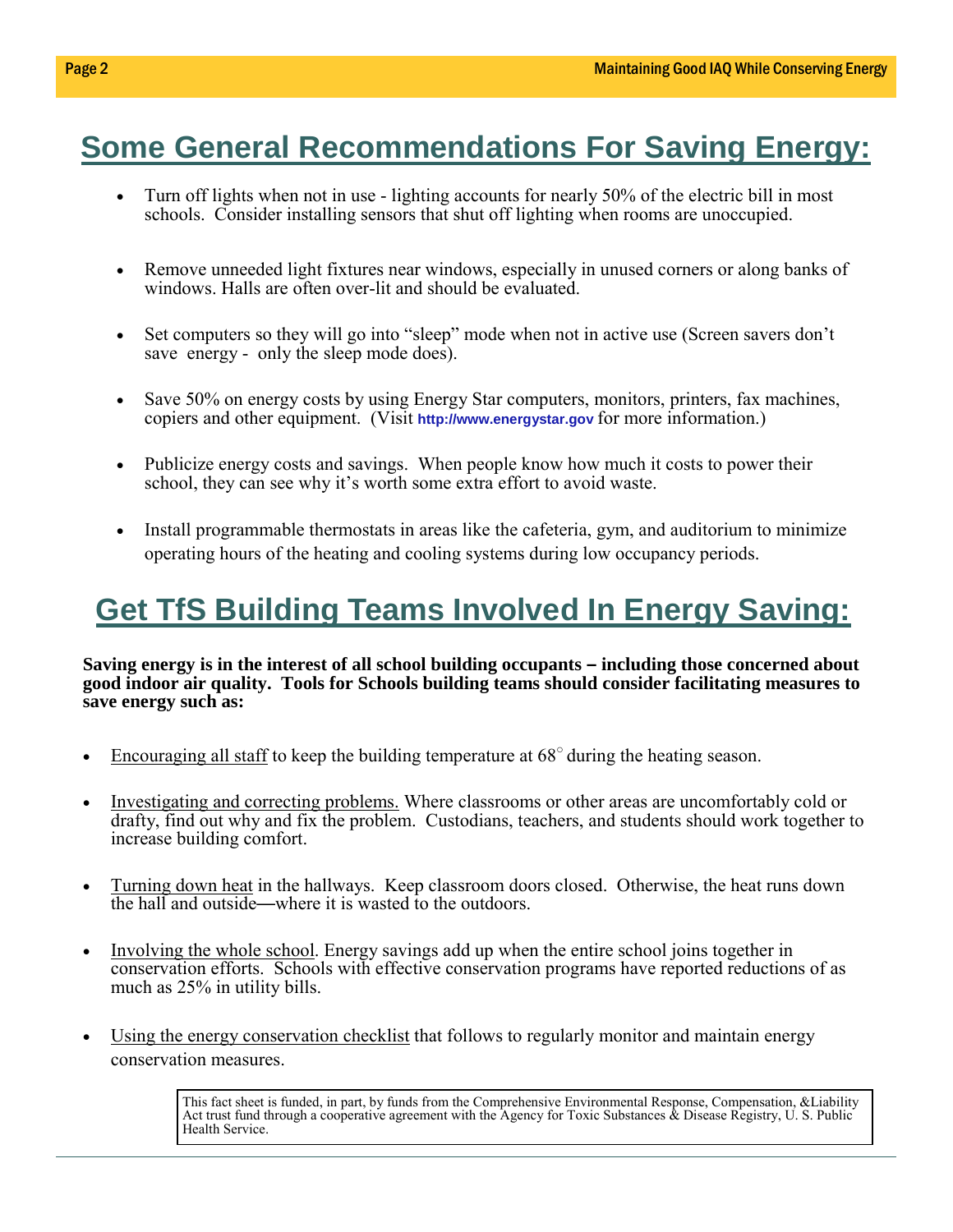## **Get Students Involved:**

- $\Rightarrow$  Form a student energy patrol to:
	- Ensure lights are out when rooms are empty (check classrooms, the cafeteria, the auditorium, etc.).
	- Make sure monitors are off when computers are not in use and turn computers off at the end of the day.
	- **Ensure that windows are closed during heating/cooling seasons, and that all problems are** being reported and followed up
- $\Rightarrow$  Have students make signs and stickers to remind people to turn off the lights when they leave a room.
- $\Rightarrow$  Have students conduct an experiment in classrooms by turning off selected banks of lights and surveying occupancy comfort at different lighting levels (often, occupants prefer working under natural light).
- $\Rightarrow$  Have students calculate the energy savings achieved by:
	- Replacing incandescent light bulbs with CFLs
	- Changing incandescent lights in Exit Signs to light-emitting diode (LED) bulbs



- $\Rightarrow$  Have students calculate potential savings from the use of Energy Star equipment and present the results to school administrators. If your school purchases the equipment, make sure the Energy Star features are enabled.
- $\Rightarrow$  Have students use a meter to measure how much electricity a device uses. This is useful in determining which appliances are less efficient.
- $\Rightarrow$  Have students conduct a survey of the number of appliances in each classroom and encourage teachers to take away unneeded appliances.
- $\Rightarrow$  Have students determine areas of energy loss by using "draft meters" made from plastic wrap and pencils to study where sources of drafts.

## **Useful Web Links**

| EPA: Heating, Ventilation and Air-Conditioning (HVAC) Systems:                                                                                                                                  |
|-------------------------------------------------------------------------------------------------------------------------------------------------------------------------------------------------|
| http://www.epa.gov/iag/schooldesign/hyac.html#Energy%20Recovery%20Ventilation                                                                                                                   |
| EPA: Energy Efficiency and IAQ in Schools: fact sheet:<br>http://www.energystar.gov/ia/business/k12_schools/Ee&iaq.pdf                                                                          |
| <b>EPA: Energy Star Site for K-12 Schools:</b><br>http://www.energystar.gov/index.cfm?c=k12_schools.bus_schoolsk12                                                                              |
| <b>ECSU</b> Institute for Sustainable Energy:                                                                                                                                                   |
| http://www.easternct.edu/sustainenergy/                                                                                                                                                         |
| Alliance to Save Energy School Energy Efficiency Links:<br>http://www.ase.org/content/article/detail/646<br>http://www.ase.org/uploaded_files/greenschools/School%20Energy%20Guidebook_9-04.pdf |
| <b>ACHR: School IAQ Solutions Can Save Energy Newsletter Article:</b><br>http://www.xpedio.carrier.com/idc/groups/public/documents/marketing/thenews_07-06.pdf                                  |